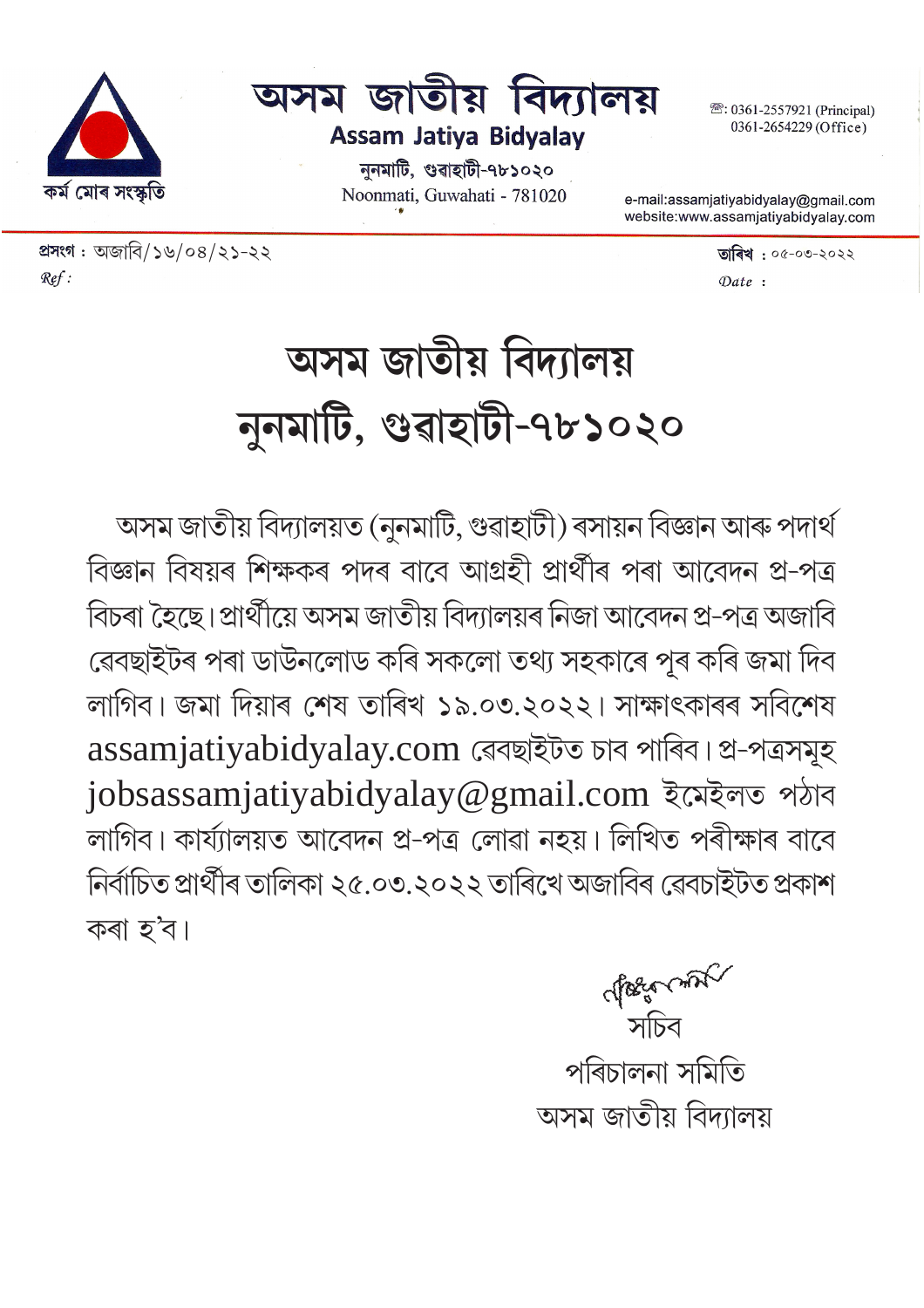



ননমাটি, গুৱাহাটী-৭৮১০২০ Noonmati, Guwahati - 781020 <sup>3</sup>: 0361-2557921 (Principal) 0361-2654229 (Office)

e-mail:assamjatiyabidyalay@gmail.com website:www.assamjatiyabidyalay.com

প্ৰসংগ:  $Ref: AJB/16/04/21-22$   $Date: 05-03-2022$ 

তাৰিখ :

# **Assam Jatiya Bidyalay** Noonmati, Guwahati-781020

Wanted Teacher of Chemistry and Physics in Assam Jatiya Bidyalay, Noonmati, Guwahati. Last date of submission of application forms : 19.03.2022.

For details, please visit school website :

## **www.assamjatiyabidyalay.com**

The application form exclusive for AJB to be downloaded from the school website. Such filled-in form to be sent to email id : **jobsassamjatiyabidyalay@gmail.com.** No application will be accepted in the school office.

List of eligible candidates for written test will be published in the school website on 25.03.2022

Same

Secretary, Management Committee Assam Jatiya Bidyalay